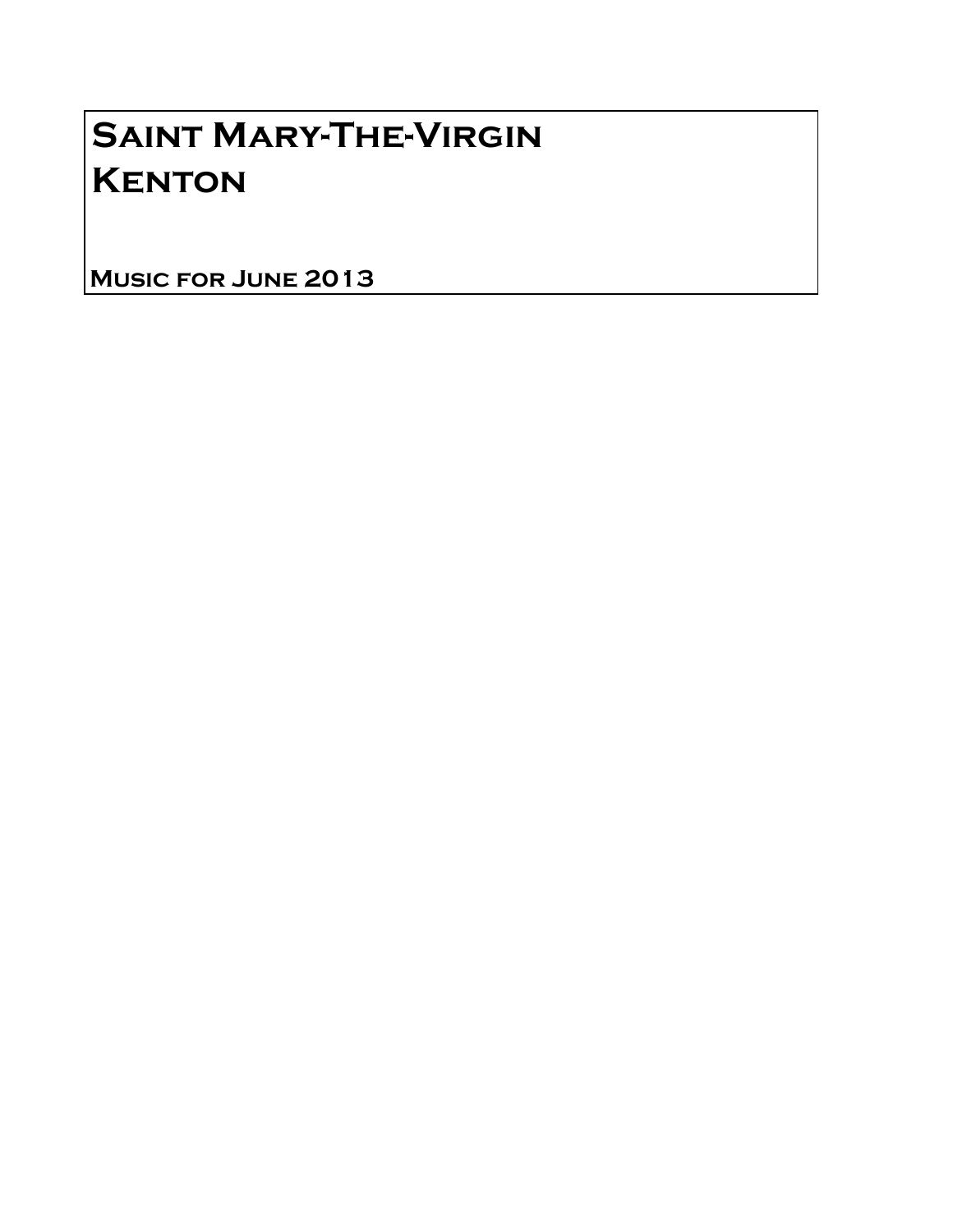## **2nd June Corpus Christi (transferred)**

| Introit<br><b>Responsorial Psalm</b><br>Gradual<br>Offertory<br>Procession &<br><b>Benediction</b> | 296 (ii)<br>Page 178 - first setting<br>315 (t404)<br>310 (t311)<br><b>SHEET</b> | Lord enthroned<br>Word of the Father, source of all things living<br>We hail thy presence glorious                    |
|----------------------------------------------------------------------------------------------------|----------------------------------------------------------------------------------|-----------------------------------------------------------------------------------------------------------------------|
|                                                                                                    | Setting                                                                          | K - Gregory Murray; G - Lourdes<br>C - Merbecke<br>S, B, A - St Ralph Sherwin Mass                                    |
|                                                                                                    | At communion                                                                     | The family table                                                                                                      |
| 9th June                                                                                           | <b>Ordinary Time X</b>                                                           |                                                                                                                       |
| Introit<br><b>Responsorial Psalm</b><br>Gradual<br>$\sim$ $\sim$ $\sim$                            | 452<br>Page 36 - fourth psalm<br>114 (t443)<br>$\overline{1}$                    | Stand up and bless the Lord<br>Now is eternal life<br>the contract the contract of the contract contract of the trans |

| urauuar     | 114 (1440)   | <b>NOW IS ELEMIAL THE</b>       |
|-------------|--------------|---------------------------------|
| Offertory   | 440          | Praise to the Lord the almighty |
| Communion   | 308          | Thee we adore                   |
| Recessional | 235          | Forth in thy name               |
|             | Setting      | K, G, C - Merbecke              |
|             |              | S, B, A - Belmont Mass          |
|             | At communion | Lead me, Lord                   |

## **19th June Ordinary Time XI**

| Introit                   | 374                      | How sweet the name                          |  |
|---------------------------|--------------------------|---------------------------------------------|--|
| <b>Responsorial Psalm</b> | Page 189 - first setting |                                             |  |
| Gradual                   | 82                       | Drop, drop, slow tears                      |  |
| Offertory                 | 383 (ii)                 | Jesu, lover of my soul                      |  |
| Communion                 | 294                      | Just as I am                                |  |
| Recessional               | 391                      | King of glory, King of peace                |  |
|                           | Setting                  | K, G, C - Merbecke<br>S, B, A - Martin Shaw |  |
|                           | At communion             | Like as the hart                            |  |